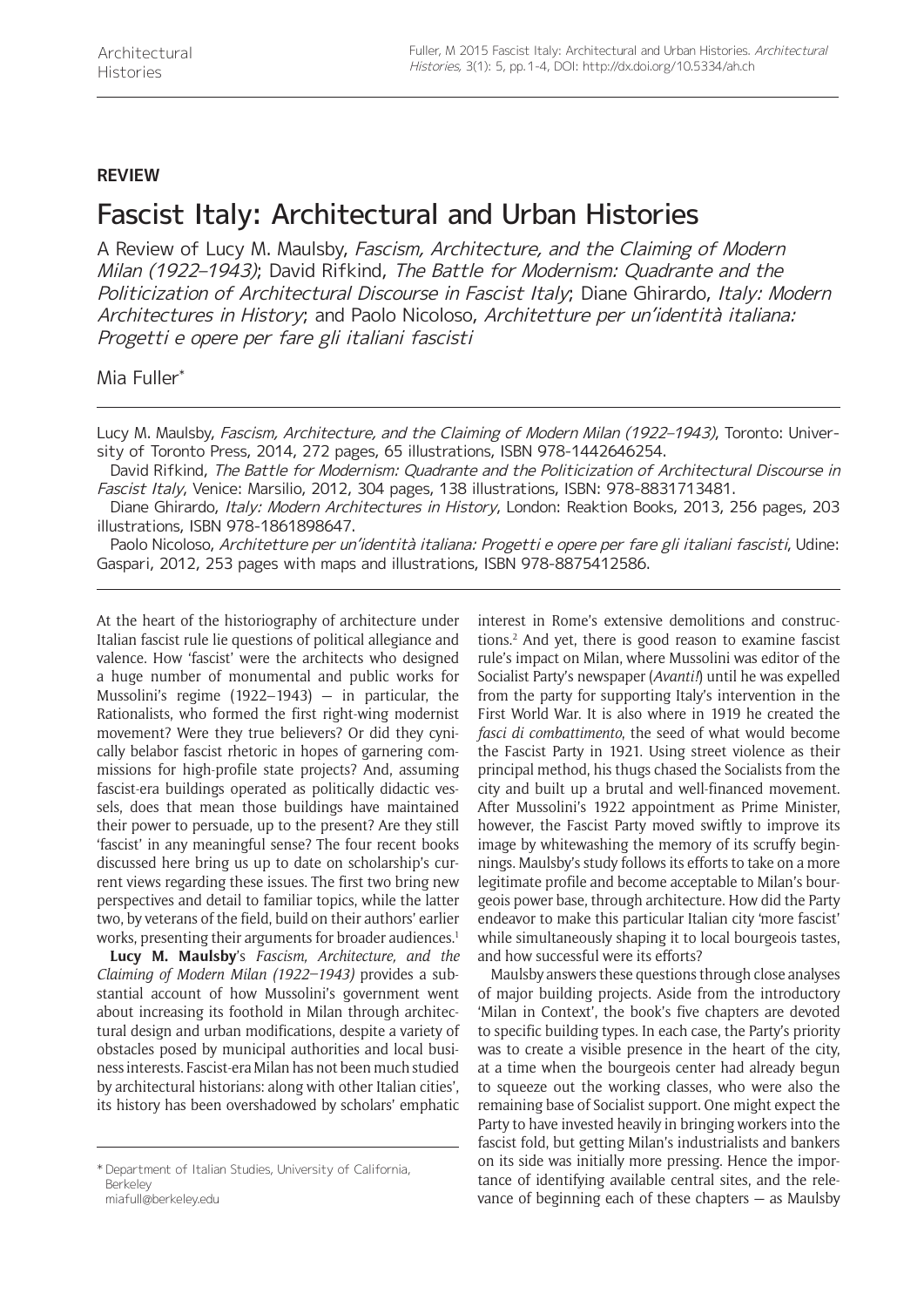does — with a detailed accounting of the struggles over sites and financing, which preceded debates over design. These sections put the author's detailed and thoughtful research, as well as her analytical acumen, on display. We come away with an intricate sense of each location, and of what was at stake, for whom, in constructing a new building or modifying an existing one. Each chapter then focuses, ultimately, on one major project, demonstrating the multiple ways in which it represented the culmination of rapidly evolving architectural and political agendas.

A number of well-known figures appear throughout the book — from Mussolini's brother Arnaldo to architects Piero Portaluppi, Paolo Mezzanotte, Marcello Piacentini, and Giuseppe Terragni; artist Mario Sironi; and tastemakers Ugo Ojetti and Margherita Sarfatti — but part of the book's originality is in its exposition of obscure interactions behind the scenes, among architects, politicians, and administrators. Maulsby has clearly spent a lot of time in national and local archives, as well as reading *Il popolo d'Italia*, Mussolini's paper from 1914 on, and the Party's mouthpiece; she has also conducted some very helpful interviews. The result is a revealing portrayal of inner workings and tensions between the various players, especially between national and local powers, demonstrating that in the end, politicizing architecture required a mixture of determination and compromise. One architectural example of discrepancies between Party goals and those of local participants was the occasional reliance on Milanese neoclassical models (in instances where the *Novecento*  movement prevailed) rather than strictly Roman ones.

The Fascist Party's immediate move to make over its image targeted, unsurprisingly, its *case del fascio* (fascist headquarters). Maulsby covers the topic of the Party's new central headquarters in two chapters, one for the 1920s and the other the 1930s, distinguishing between the Party's initial leap to look respectable, and the subsequent decade, by which time its power was indisputable and its appearance (architectural and otherwise) became more starkly imposing. The early 1930s saw the move to create a 'typical' design for the *case* throughout Italy, in line with the codification of fascist political programs. This was the period of the Rationalists' ascendancy, and they spoke especially well at this time to the Party's symbolic needs, as epitomized in Terragni's *casa del fascio* in Como, with its famous physical transparency emblematizing the presumed transparency of fascist-governed Italy. Local moneyed classes helped finance Milan's new Party buildings, and the municipal government eased the process by allowing the Party to acquire land inexpensively. Nonetheless, conflicts between local business interests and the Party's prerogatives continued to affect some of the Party's projects, as we see especially in the chapter on the Trading Exchange and the Piazza on which it stands. The Party attempted to wrangle the upper hand over Milan's economic power, but — thanks in part to debate in the local press, something we don't typically associate with totalitarian control — did not quite succeed.

Maulsby's remaining two chapters address the kind of monumental projects typically identified as 'fascist': late-1930s designs in which political content is embedded, imposingly, through an integrated program of architecture and the arts. Piacentini designed Milan's bleak Hall of Justice (Palazzo di Giustizia) as both 'a monument to the authority of the state' and a representation of 'the unique historical position of the fascist regime' (96), placing fascist law as the inevitable successor to Roman law and Biblical law, and enlisting 60 artists to create 140 individual works for the interior. The great highlight of the book takes place in its final chapter, however, concerning the monument to fascism to end all monuments to fascism: the early-1940s building for *Il popolo d'Italia*, Mussolini's newspaper. This vaguely apocalyptic project, with its radiant light beacon and gigantic external relief panel, brought together the sacralization of fascist origins in Milan, Mussolini's rise and rule, and fascist Italy's glorious future. It was so saturated with fascism's history and memorial practices, in fact, that it was attacked after the fall of the regime.

The details of how these two projects were executed illustrate exceptionally well how collaboration among artists and architects worked in practice in the fascist years, when a great deal of remarkable architecture and art was produced by quite a few practitioners, often working in groups. **David Rifkind**'s *The Battle for Modernism: Quadrante and the Politicization of Architectural Discourse in Fascist Italy* gives us further insight into how collaboration was, in addition, theorized, in connection with what he argues was the single most important publication in the history of interwar modernism in architecture: *Quadrante*. Published but briefly — from 1933 to 1936 — it was founded by two of the most forceful visionaries of the period, the architect Pier Maria Bardi and the author Massimo Bontempelli, and edited in collaboration with a rotating group, with significant input from, among others, the painter and writer Carlo Belli. Despite its short run, the journal was an indispensable factor in the rapid rise of Rationalism, not least because it 'changed the language' (10) in which to theorize an 'architecture of the state', as Bardi called it. Indeed, before even discussing architecture, Rifkind exposes the importance of discourse to the political effect Rationalist architects had in these years. He deploys his argument meticulously, as he works through mostly familiar milestones in the development of Italy's fascist-era architectural modernism — as they were presented in, and often provoked by, the journal.

Proceeding chronologically, the book starts from the initial manifesto of Rationalism in the Gruppo 7's four articles published in 1926–1927, and moves through the Rationalists' exhibitions of 1928 and 1931 and the Milan Triennale of 1933, by which time modernist architects had bent a few prominent noses out of shape, but had achieved visibility and legitimacy nonetheless. Rifkind walks us through the Triennale beautifully, itemizing the *Quadrante* members' works in particular. With the competition to design the Palazzo del Littorio, the country's central Fascist Party Headquarters, to be built in Rome, erupted the most vituperative reaction against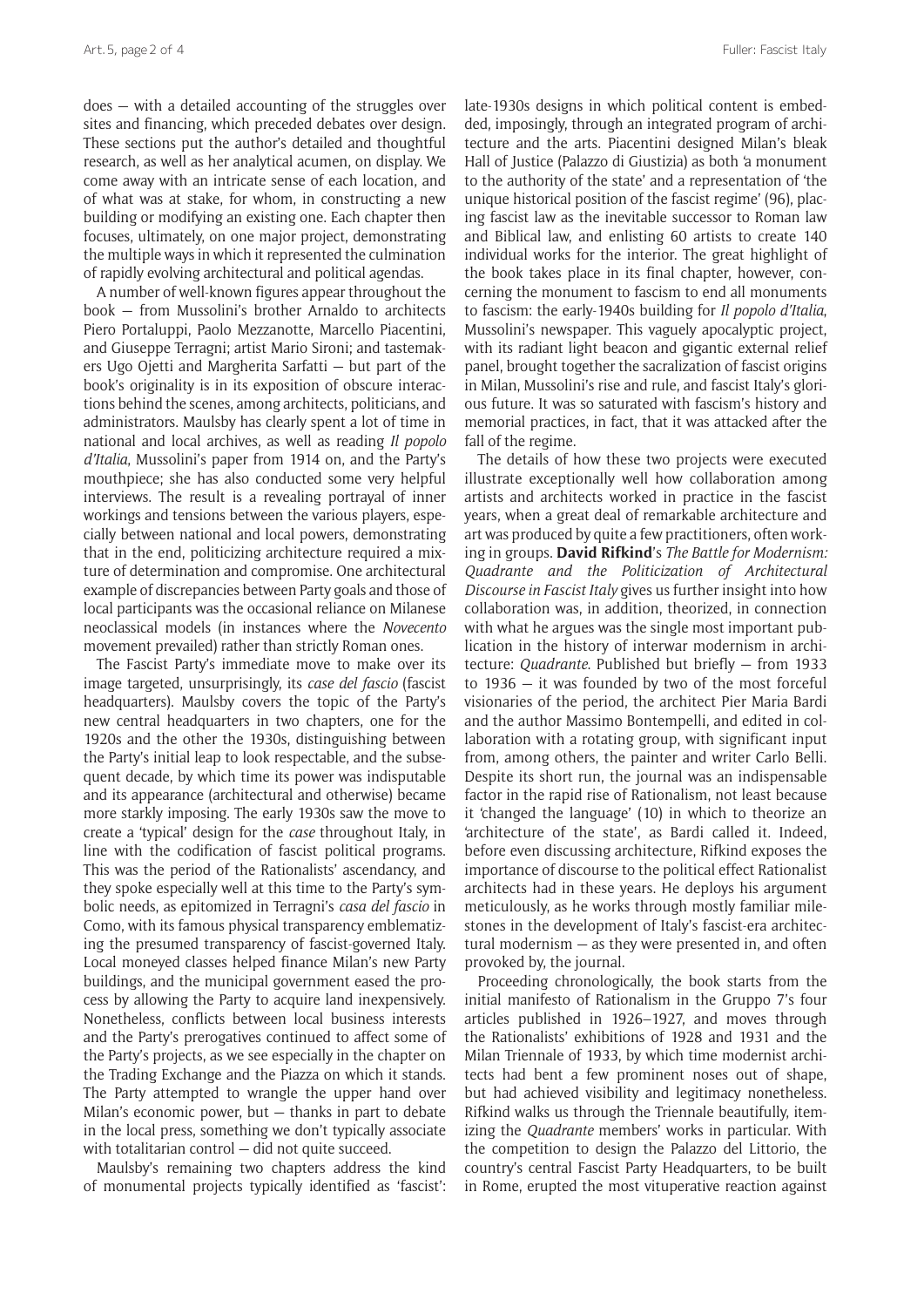Rationalism, involving a heated discussion in Parliament in 1934. Terragni's Como *casa del fascio* was featured in the journal's last issue, and forms the core of a chapter here. The topic of the final chapter is the most novel one, highlighting the works and roles of three engineers (rather than architects), all of them significant contributors: Guido Fiorini, Pier Luigi Nervi, and Gaetano Ciocca.

*Quadrante* invariably appears in accounts of Italian Rationalism, but Rifkind's is the first to place it at the center of the analysis, reading the movement's most successful years through the lens of the journal. This repositioning of the narrative renders the arc of Rationalism, as theory, as practice, and as the professional and political labor of architects in the public sphere, in a more integrated — and elegant — way than has been done before. As in Maulsby's book, an intensive reading of the period press, added to archival materials including personal letters between the protagonists, provides a layered sense of the networks involved. It also backs up Rifkind's claim that political activism was key to the role of Rationalists, who come through here as passionately engaged public intellectuals. If in Maulsby's Milan the architects' and administrators' intended audience was the local citizenry, here the work aimed at Italian citizens and beyond, as a 'medium for representing the state and its revolutionary political structure (and reinvigorated cultural production) to the international community' (44). Moreover, the *Quadrante* group pointedly echoed fascist ideas, as when it declared the need for 'total work[s] of art' (13), in correspondence with the aspired-to totality of fascist rule. It presented itself, in other words, as continuing the fascist 'revolution', and even subscribed to fascism's demand for collectivity in its publishing practice: each issue was put together by different members, without individual credits. Terragni, the most celebrated of the Rationalist architects, called *Quadrante* the 'journal of battle' and referred to its members as *squadristi* — the same term used to designate Mussolini's early thugs (52–53).

Terragni's sanguine use of fascist language merits emphasis, because it was once embarrassing to historians who would have preferred that 'good' architecture entail 'good' (anti-fascist) politics. As **Diane Ghirardo** writes in *Italy: Modern Architectures in History*, for a long time architectural historians put themselves through 'logical gymnastics' in order to imagine such a combination, 'airbrush'-ing Terragni (70), for instance, and displaying an all-around lack of 'analytical muscle or indeed explanations for the mass adherence of architects to fascism' (75). Reading Ghirardo's current thoughts on the subject, which push the discussion to a new level of both inquiry and synthesis, reminds us that she was among the first to advocate recognizing Rationalists' unvarnished enthusiasm for fascism. In other words, she facilitated the very kind of political assumptions and analysis in which the other works reviewed here participate — along with many others, including this reviewer's. Her new book, however, paints a much larger canvas than that of the fascist era, resulting in an exciting and often polemical study of architecture in Italy since its Unification in 1861.

Overall, the book places modern Italy's architectural developments in a broad context of environmental damage and professional corruption, along with an unremitting focus on class differences and infrastructure — the physical, social, and economic circumstances that have conditioned architectural production and usage. The chapter under consideration here, on the fascist period, recapitulates some of Ghirardo's game-changing work from the 1980s and touches on issues such as collaboration and *Quadrante*, while it also maintains a critical tone regarding scholars' blind spots. But the author also raises a new question, perhaps the most difficult one of all. Even if some architects may have 'cynically adopted' fascist political affiliation, most of the scholarship 'fails to explain […] the extraordinary flowering of high-quality design. No other twenty-year period, either before 1922 or after 1943, saw such a prodigious output of overall architectural originality and excellence on the peninsula' (76). Her own explanation rests on three factors: the government commissioned a great many works, and was open 'to a wide range of architectural languages' (89); many of the architects in question were financially comfortable and could afford, literally, to experiment; and, finally, collaboration across the spectrum of the arts, from graphic design to the theatre, literature, and music, created a powerful environment of dynamic exchange and experimentation. The synergy of political and artistic discussions across all of these fields (as exemplified, in fact, by the *Quadrante* circle) helped 'trigger the outburst of creativity that characterized all of the arts' (90).

**Paolo Nicoloso**'s *Architetture per un'identità italiana: Progetti e opere per fare gli italiani fascisti* also assumes that political intentions underscored monumental statesponsored design projects after Unification, and especially under fascism. It focuses above all on the uses of architecture to 'make Italians', as part of the ever-precarious process of developing Italian national allegiance; and to 'make Italians fascist' under the regime. Taking architecture's political power as a given, the author discusses Mussolini's goal to 'anthropological[ly] remodel […] Italians' (9) as a 'pedagogical […] campaign' (10) mediated through grand constructions. He argues, with reference to projects both classicizing and modernist (by Armando Brasini, Piacentini, Angiolo Mazzoni, and Adalberto Libera, among others), all of them monumental but not all of them actually built, that forging identity was the key agenda: to inspire in Italians a sense of belonging to the nation.

Considering his two previous books on architecture under fascism, Nicoloso's view of buildings as imbued with political baggage and endowed with the capacity of having an effect is hardly surprising here. He does insert a new twist, though, implying that the period architecture's political efficacy may have endured to the present: 'The […] presence [of these monumental works] […] takes root in our minds even though we are not aware of it' (11). Intriguingly, he also cites a number of cases (such as Rome's Via della Conciliazione) in which a fascist project was completed under the postwar Republic, suggesting that the new, non-fascist state took on the task of